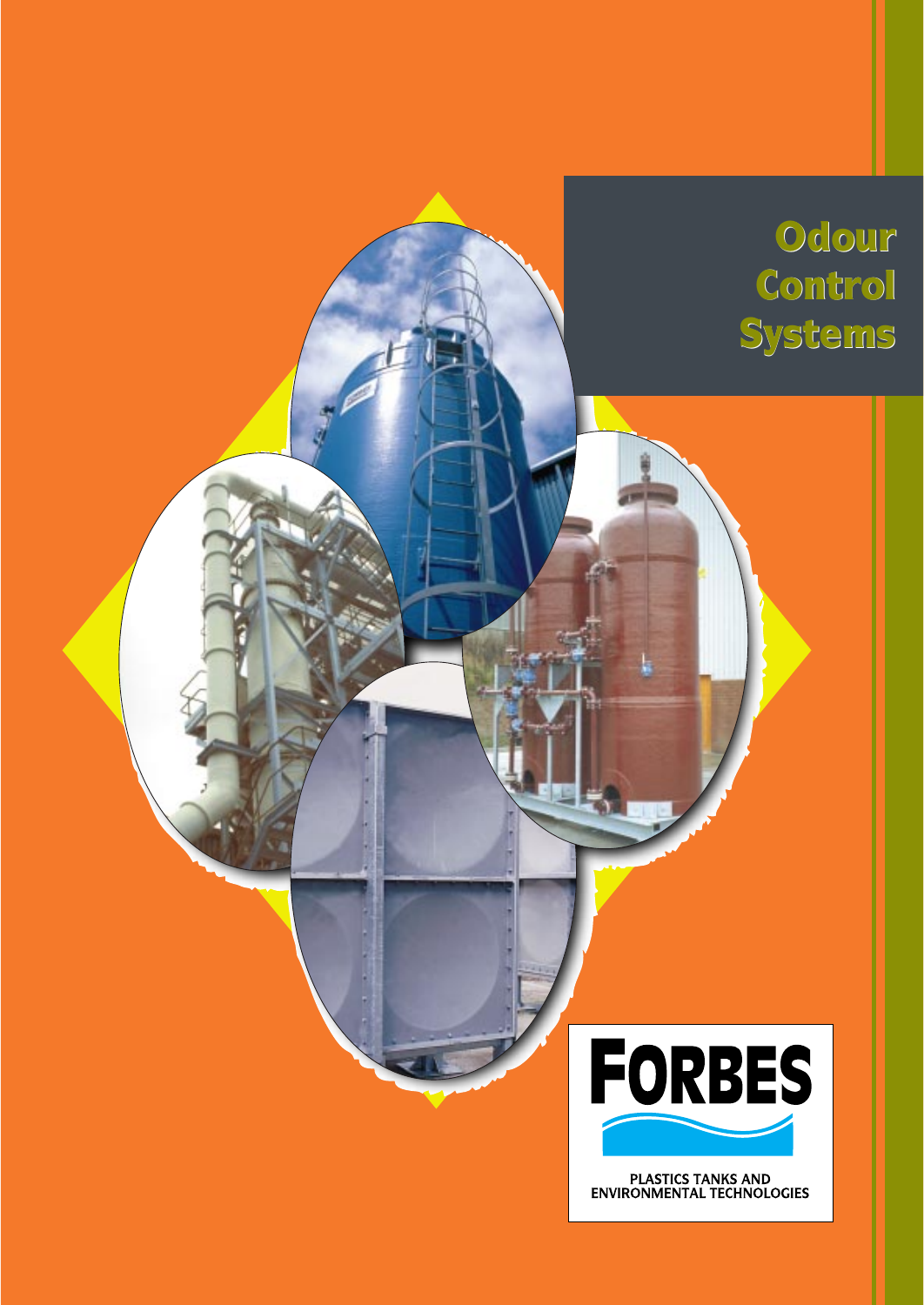# **Odour Control Systems**

**Ever higher environmental standards impose responsibilities upon undertakings with malodorous processes. Fortunately a range of technologies is available to provide costeffective answers to most problems.**

Forbes design engineers have extensive experience of odour control and are able to advise on the most appropriate system from a range of in-house technologies. The principal solutions we offer include wet chemical, biological and activated carbon systems.

We can, as required, provide a complete solution including installation and commissioning of the process unit and collection ductwork. We will alternatively design and supply the process unit for end user or contract installation.

#### **IMPARTIAL ADVICE; COST IMPARTIAL ADVICE; COST EFFECTIVE HIGH QUALITY SOLUTIONS EFFECTIVE HIGH QUALITY SOLUTIONS**

Our wide range of tank production capabilities allows our design engineers to propose the optimum solution to liquids handling and storage requirements. Similarly, the range of our odour control technologies permits us to tailor a solution precisely to your needs. As ever, our in-house design capabilities and the high proportion of projects we are able to manufacture ourselves mean that our offers are cost-effective and delivery timescales and quality more controllable. We are always willing to discuss whole life costs and to demonstrate how economic our proposals are.

#### **EXPERIENCE EXPERIENCE**

There is no substitute for experience. Assessing your problems, asking the right questions, knowing what works. When you work with Forbes you don't just get a product, you plug in to our internal network of experts - sharing their expertise on your behalf.

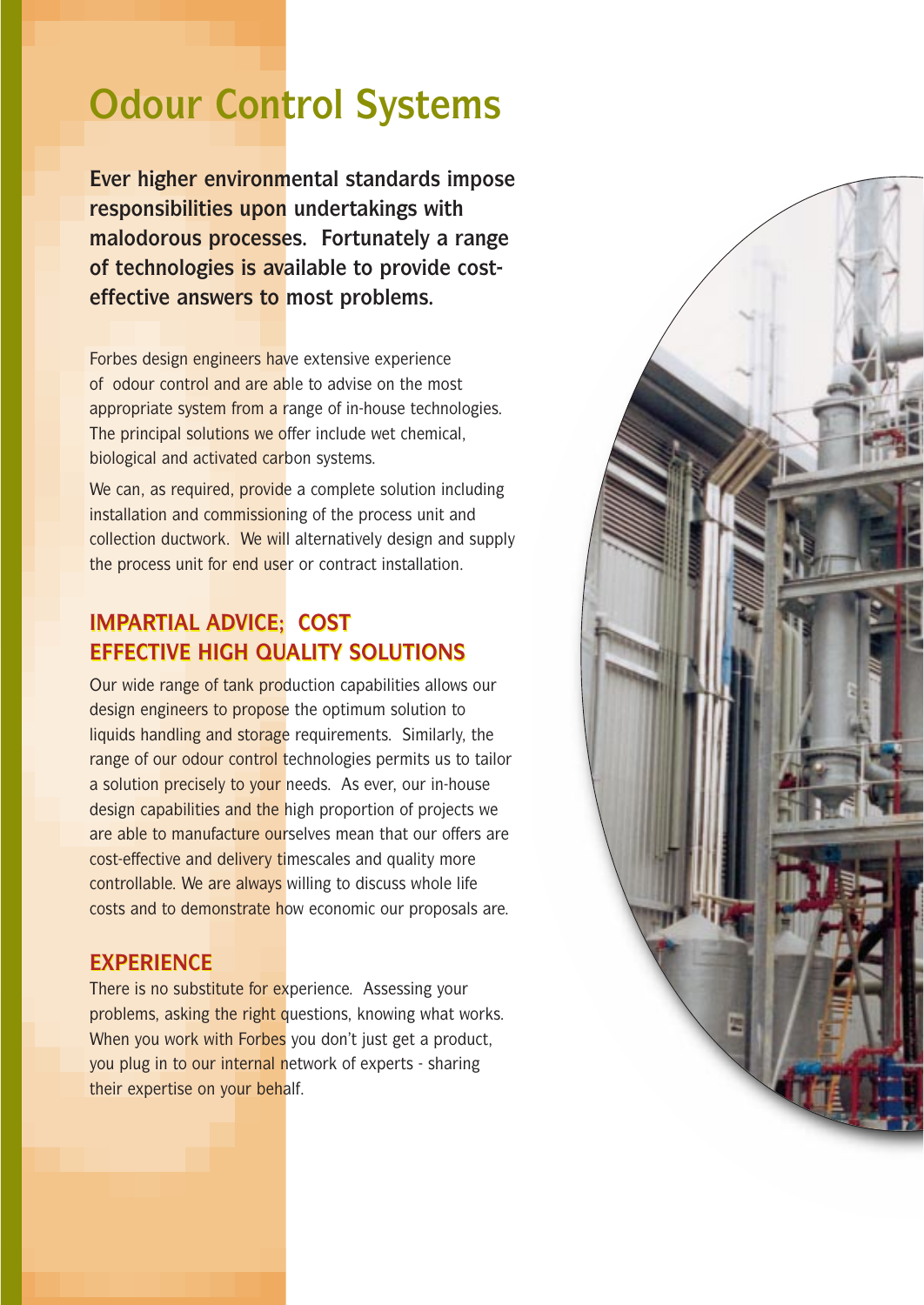

#### **WET CHEMICAL SCRUBBING WET CHEMICAL SCRUBBING**

Wet Chemical Scrubbing, embracing packed towers, fluidised bed and venturi scrubbing, covers the widest range of duties. The process can accommodate high airflows, and both constant and intermittent contaminant loads.

#### **BIOLOGICAL SCRUBBING BIOLOGICAL SCRUBBING**

Biological scrubbers are capable of handling airflows with high non-fluctuating concentrations of odours. They can be designed to use treated effluent from the site processes as nutrient for the 'odour-eating' biomass which is grown on a packed bed.

# **BIOLOGICAL FILTRATION BIOLOGICAL FILTRATION**

Where biofilters are suitable for an application they offer substantial benefits. In particular, whole life costs are advantageous and low levels of contamination can be treated without the production of effluents or discharges which require further treatment.

Forbes has selected a biofiltration medium (on which the active bacteria and fungi multiply) which is wood based but not chemically treated, so it can be easily handled and safely disposed when the time comes.

A major advantage of this woody medium is that it is less prone to compaction than most other organic media. In consequence it does not impose the same pressure drop as media liable to compaction so fans do not have to be overspecified and running costs are lower. It does not require topping up so operating conditions are constant throughout its lifetime.

In most applications our special bed medium offers exceptionally long replacement cycles, which can significantly reduce the whole life cost of the system.

# **CARBON ADSORPTION ADSORPTION**

Activated carbon scrubbing is ideal for intermittent high level loads of most malodours, including solvents and VOCs.

This technology can also be used to polish the outlets from other systems so that the low outlet levels typical of carbon systems can be provided with reduced running costs.



PLASTICS TANKS AND<br>ENVIRONMENTAL TECHNOLOGIES